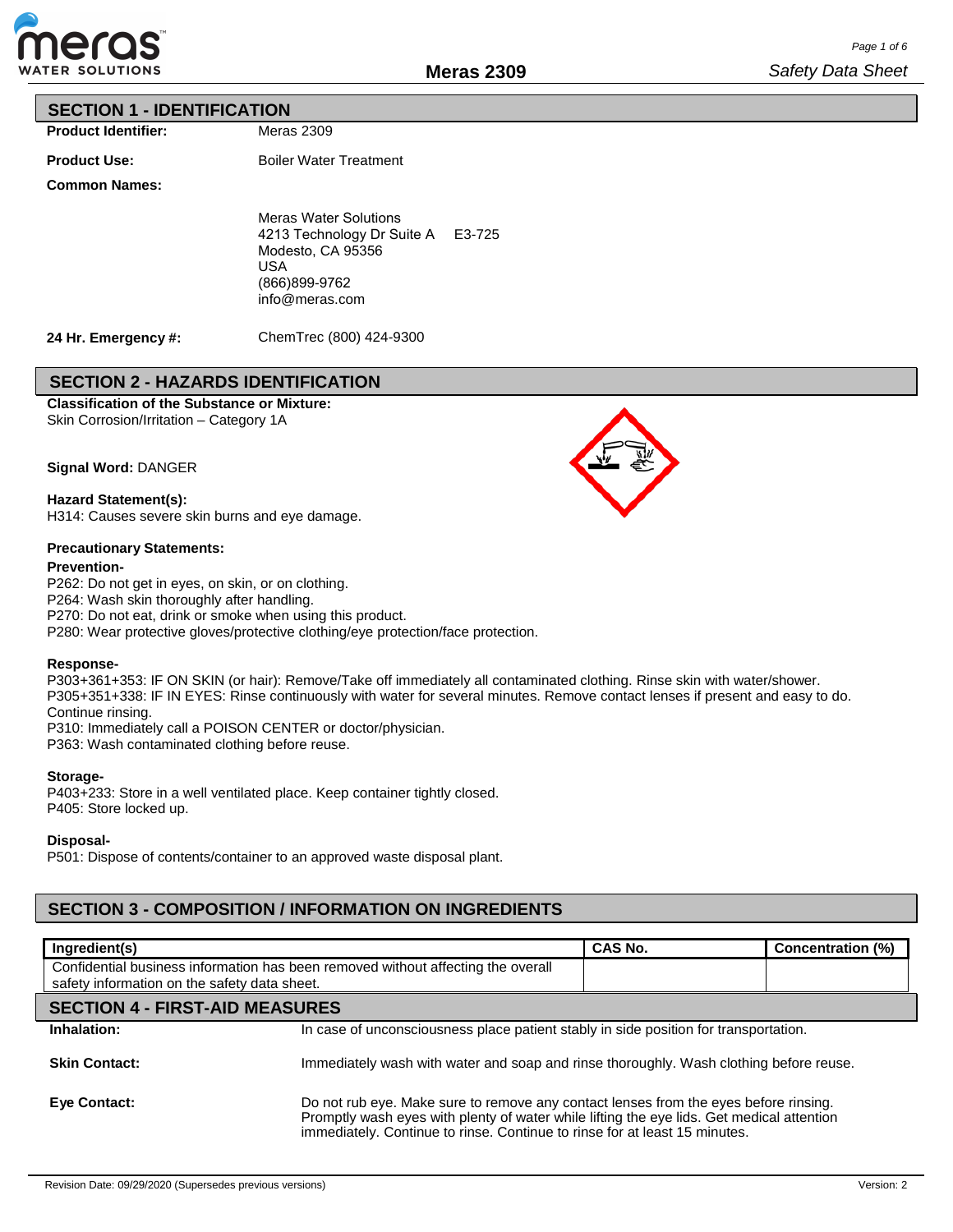

**Meras 2309**

**Ingestion:** Do not induce vomiting; immediately call for medical help.

| Indication Of Any Immediate          |                    |
|--------------------------------------|--------------------|
| <b>Medical Attention And Special</b> |                    |
| <b>Treatment Needed:</b>             | No data available. |

| <b>SECTION 5 - FIRE-FIGHTING MEASURES</b>                                       |                                                                                                                                                                                                                                                                                                                                                         |  |  |  |  |  |
|---------------------------------------------------------------------------------|---------------------------------------------------------------------------------------------------------------------------------------------------------------------------------------------------------------------------------------------------------------------------------------------------------------------------------------------------------|--|--|--|--|--|
| <b>Suitable Extinguishing Equipment:</b>                                        | Dry Chemical<br>Carbon Dioxide<br>Water Fog<br>Foam                                                                                                                                                                                                                                                                                                     |  |  |  |  |  |
| <b>Special Hazards Arising From The</b><br><b>Substance Or Mixture:</b>         | Dried residue can thermally decompose, giving off irritating and possibly toxic fumes.                                                                                                                                                                                                                                                                  |  |  |  |  |  |
| <b>Special Protective Equipment And</b><br><b>Precautions For Firefighters:</b> | Avoid breathing fire vapor.<br>Firefighters should wear an approved self-contained breathing apparatus (SCBA).<br>Use water spray to cool unopened containers.<br>Use caution. See Section 7 for more information on safe handling.<br>See Section 8 for more information on personal protection equipment. See Section 13 for<br>disposal information. |  |  |  |  |  |

# **SECTION 6 - ACCIDENTAL RELEASE MEASURES**

| <b>Personal Precautions, Protective</b><br><b>Equipment, And Emergency</b><br><b>Procedures:</b> | Wear appropriate PPE.<br>Keep from contacting skin or eyes.<br>Ensure adequate ventilation.<br>Evacuate personnel to safe areas.<br>Stay upwind of spilled material.                                                                                                                      |
|--------------------------------------------------------------------------------------------------|-------------------------------------------------------------------------------------------------------------------------------------------------------------------------------------------------------------------------------------------------------------------------------------------|
| <b>Environmental Precautions:</b>                                                                | Prevent further release (leakage/spillage) if safe to do so.<br>Do not allow product to enter drains.<br>Do not allow to drain to environment.                                                                                                                                            |
| <b>Methods And Materials For</b><br><b>Containments And Cleaning Up:</b>                         | Absorb with liquid-binding material (sand, diatomite, acid binders, universal binders, sawdust) or<br>pillows, pads, and absorbing berms.<br>Dispose of contaminated material according to Section 13. Ensure adequate ventilation.<br>Following product recovery, flush area with water. |
| <b>Reference To Other Sections:</b>                                                              | See Section 7 for information on safe handling.<br>See Section 8 for information on personal protection equipment. See Section 13 for information<br>on proper disposal.                                                                                                                  |

# **SECTION 7 - HANDLING AND STORAGE**

| <b>Handling Precautions:</b> | Avoid contact with eyes, skin, or clothing.                                 |
|------------------------------|-----------------------------------------------------------------------------|
|                              | Keep containers closed when not in use.                                     |
|                              | Do not expose containers to open flame, excessive heat, or direct sunlight. |
|                              | Do not puncture or drop containers.                                         |
|                              | Handle with care and avoid spillage on the floor.                           |
|                              | Keep material out of reach of children.                                     |
|                              | Keep material away from incompatible materials.                             |
|                              | Wash thoroughly after handling.                                             |
|                              | Ensure adequate ventilation.                                                |
| <b>Storage Requirements:</b> | Keep container tightly closed.                                              |
|                              | Store in a well-ventilated place.                                           |
|                              | Avoid storage in direct sunlight.                                           |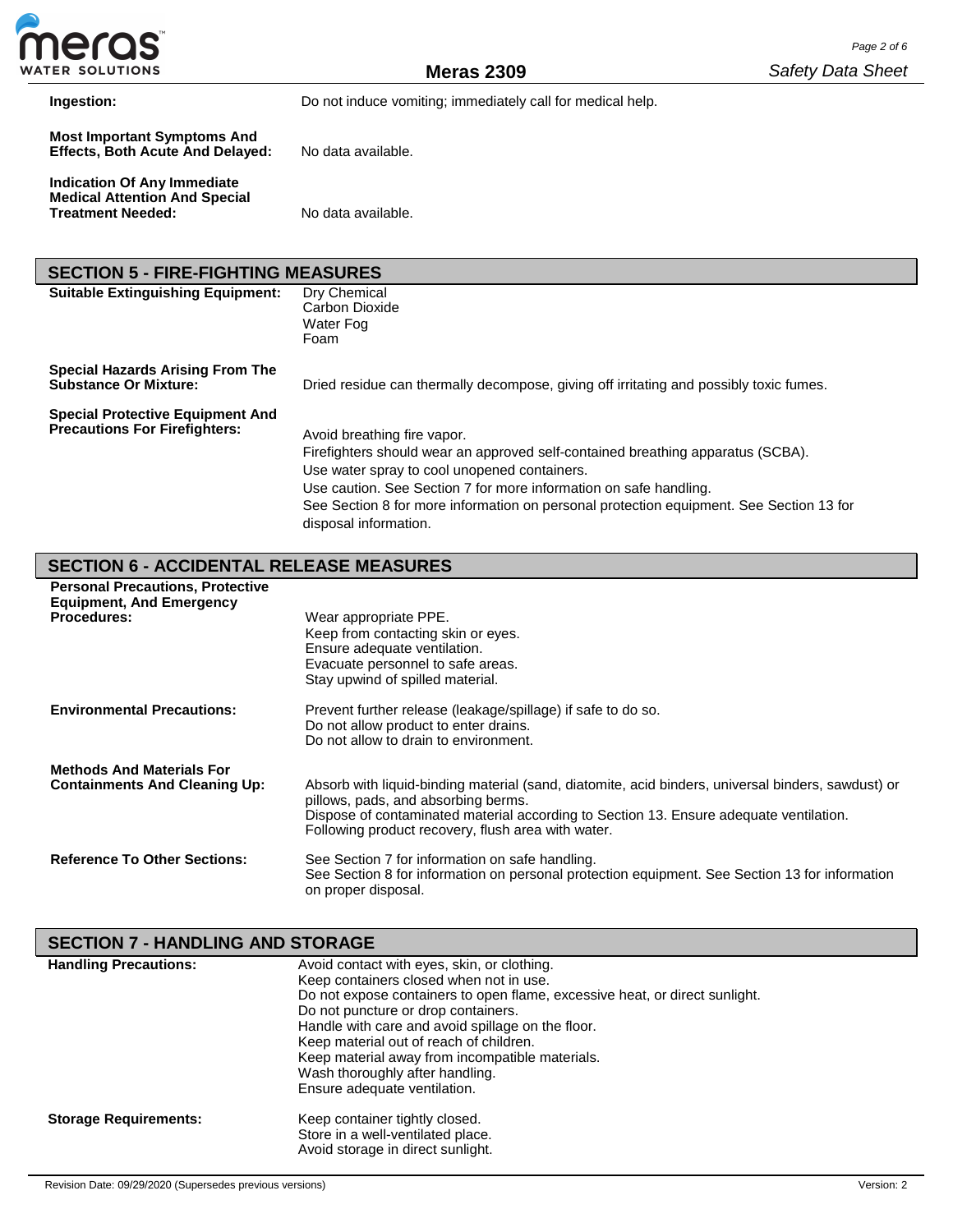

**Incompatible Materials:** Strong acids and oxidizing materials.

# **SECTION 8 - EXPOSURE CONTROLS / PERSONAL PROTECTION**

#### **Exposure Limits:**

| ________________________ |           |              |                    |      |              |                    |                   |                    |
|--------------------------|-----------|--------------|--------------------|------|--------------|--------------------|-------------------|--------------------|
| Component(s)             | CAS No.   | OSHA         |                    |      | <b>NIOSH</b> |                    | <b>ACGIH</b>      |                    |
|                          |           | <b>PEL</b>   | Ceiling            | STEL | REL          | Ceiling            | $T^{\prime}$<br>. | <u>Ceiling</u>     |
| Sodium Hydroxide         | 1310-73-2 | $2$ mg/m $3$ | 2ma/m <sup>3</sup> | N/A  | 2ma/m3       | 2mq/m <sup>3</sup> | $2$ ma/m $3$      | 2mg/m <sup>3</sup> |

### **Engineering Controls:**

All ventilation should be designed in accordance with OSHA standard (29 CFR 1910.94).

Use local exhaust at filling zones and where leakage and dust formation is probable. Use mechanical (general) ventilation for storage areas.

Use appropriate ventilation as required to keep Exposure Limits in Air below TLV & PEL limits.

#### **Personal Protective Equipment:**

All safety equipment should be tested and approved under appropriate government standards such as NIOSH (US) or EN 166 (EU). Type of protective equipment should be selected based on concentration amount and conditions of use of this material. Full-face vapor respirator may be required as backup to engineering controls when proper engineering controls are not in place to keep TLV and PEL limits below defined thresholds. Respiratory protection must comply with 29 CFR 1910.134.

#### Eye/Face-

•Safety glasses or goggles (chemical-resistant).

Skin/Body-

•Gloves (PVC, neoprene, or nitrile).

Respiratory-

•N/A

General Hygiene Considerations-

•Handle in accordance with good industrial hygiene and safety practice.

•Keep away from foodstuffs, beverages, and feed.

•Wash face, hands, and any exposed skin thoroughly after handling.

•Appropriately dispose of contaminated clothing; wash before re-use, if applicable.

•Avoid contact with eyes, skin, and clothing.

## **SECTION 9 - PHYSICAL AND CHEMICAL PROPERTIES**

| <b>Form: Liquid</b>                                         | Vapor Pressure (Mm Hg): No data available.                  |
|-------------------------------------------------------------|-------------------------------------------------------------|
| <b>Color: Brown</b>                                         | Vapor Density: No data available.                           |
| <b>Odor:</b> Ammonia                                        | Relative Density: 10.43 lbs/gal                             |
| <b>pH:</b> 13                                               | <b>Specific Gravity: 1.25</b>                               |
| Melting/Freezing Point: No data available.                  | Solubility in Water: No data available.                     |
| Initial Boiling Point and Boiling Range: No data available. | Partition Coefficient (N-Octanol/Water): No data available. |
| <b>Flash Point:</b> No data available.                      | Auto Ignition Temperature: No data available.               |
| <b>Evaporation Rate: No data available.</b>                 | Decomposition Temperature: No data available.               |
| Flammability (Solid, Gas): No data available.               | Viscosity: No data available.                               |
| Upper/Lower Flammability or Explosive Limits: No data       | Volatiles (% By Weight): No data available.                 |
| available.                                                  | Volatile Organic Compounds (VOC's): No data available.      |

# **SECTION 10 - STABILITY AND REACTIVITY**

**Reactivity:** Not reactive under normal and ambient conditions

**Chemical Stability:** Stable under normal and ambient conditions.

**Possibility of Hazardous Reactions:** No data available.

**Conditions to Avoid:** Heat, flames, ignition sources, and incompatibles.

**Incompatible Materials:** Strong acids and strong oxidizers.

**Hazardous Decomposition Products:** None under normal conditions.

# **SECTION 11 - TOXICOLOGICAL INFORMATION**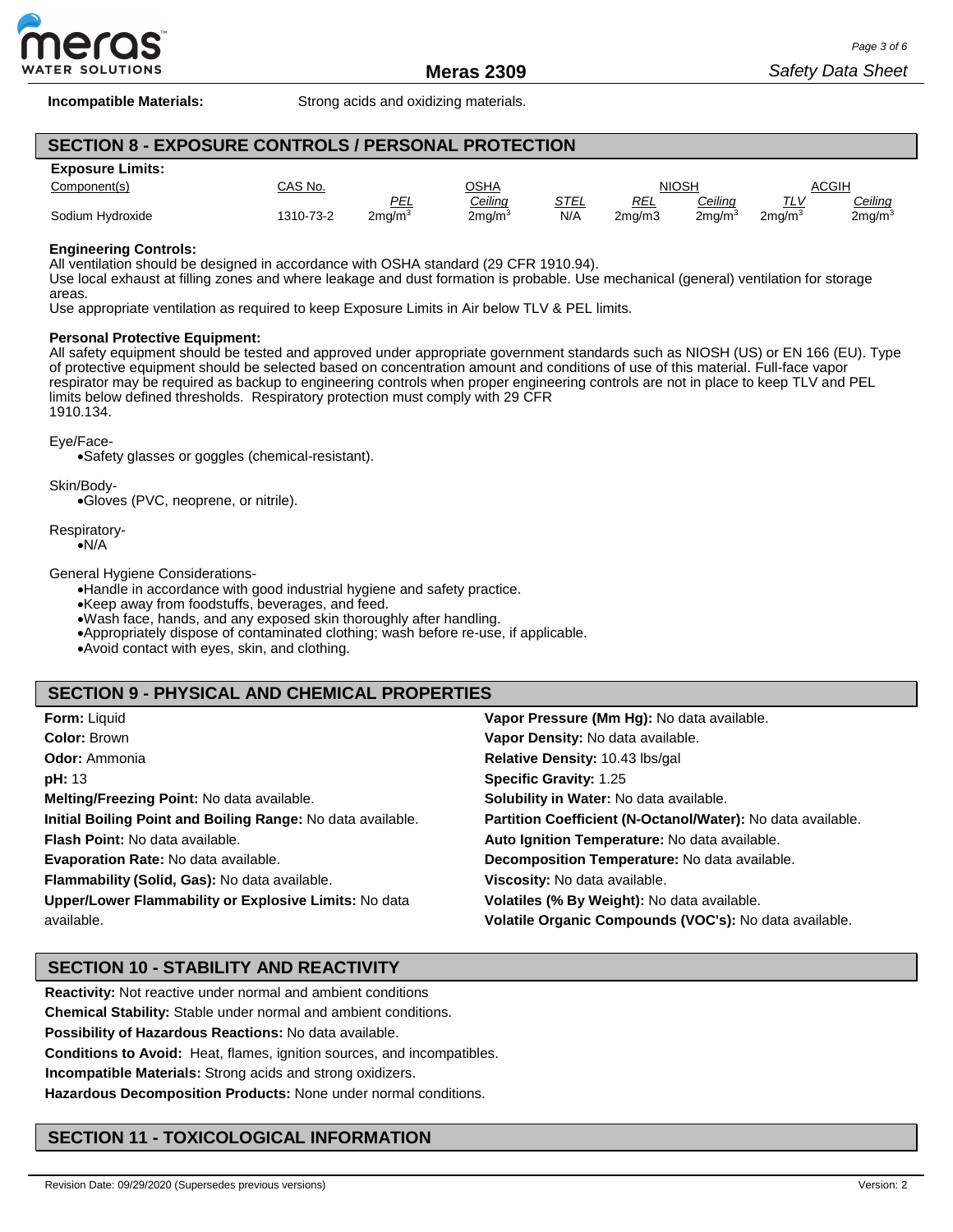| <b>Routes of Entry:</b>                                                                                                                          | Eyes, inhalation, dermal, ingestion.                                                                 |
|--------------------------------------------------------------------------------------------------------------------------------------------------|------------------------------------------------------------------------------------------------------|
| <b>Acute Toxicity:</b><br>Oral Toxicity (LD <sub>50</sub> )-<br>Dermal Toxicity (LD <sub>50</sub> )-<br>Inhalation Toxicity (LC <sub>50</sub> )- | >11,078 mg/kg (Rat)<br>$>8,310$ mg/kg (Rabbit)<br>$>9,845$ mg/l (Rabbit)                             |
| <b>Primary Eye Irritation:</b><br><b>Primary Skin Irritation:</b>                                                                                | No data available.<br>No data available.                                                             |
| Sensitization:                                                                                                                                   | No data available.                                                                                   |
| Carcinogenicity:<br>IARC-<br>ACGIH-<br>NTP-<br>OSHA-                                                                                             | No ingredients listed.<br>No ingredients listed.<br>No ingredients listed.<br>No ingredients listed. |
| <b>Reproductive Toxicity:</b>                                                                                                                    | No data available.                                                                                   |
| <b>Specific Target Organ Toxicity-</b><br><b>Single Exposure:</b>                                                                                | No data available.                                                                                   |
| <b>Specific Target Organ Toxicity-</b><br><b>Repeated Exposure:</b>                                                                              | No data available.                                                                                   |
| <b>Aspiration Hazard:</b>                                                                                                                        | No data available.                                                                                   |

| <b>SECTION 12 - ECOLOGICAL INFORMATION</b>                            |                                                                                     |
|-----------------------------------------------------------------------|-------------------------------------------------------------------------------------|
| Ecotoxicity:<br>Toxicity to Fish $(LC_{50})$ -                        | Rainbow Trout (Onchorhynchus mykiss): >95 ppm (96 h)                                |
| Toxicity to Daphnia and Other<br>Aquatic Invertebrates ( $EC_{50}$ )- | Water Flea (daphnia magna): >100 ppm (48 h)                                         |
| <b>Persistence and Degradability:</b>                                 | No data available.                                                                  |
| <b>Bioaccumulation Potential:</b>                                     | No data available.                                                                  |
| <b>Mobility in Soil:</b>                                              | Completely soluble in water.                                                        |
| <b>Results of PBT and vPvB</b><br>Assessment:                         | This substance is not considered to be persistent, bioaccumulating nor toxic (PBT). |
| <b>Other Adverse Effects:</b>                                         | No data available.                                                                  |

## **SECTION 13 - DISPOSAL CONSIDERATIONS**

**Recommendation:** Hazardous wastes shall be managed responsibly. Contact a licensed professional waste disposal service to dispose of this material. Disposal must comply will local, state, and federal regulations. Do not discharge effluent containing this product into lakes, streams, ponds, estuaries, oceans, or other waters unless in accordance with the requirements of an NPDES permit.

**Cleansing agent:** Water should be used as a cleansing agent to rinse empty containers and/or soiled PPE.

# **SECTION 14 - TRANSPORTATION INFORMATION**

**US DOT** UN Number: 3266 Class: 8 Packing Group: II Proper Shipping Name: Corrosive liquid, basic, inorganic, (Sodium Hydroxide) Marine Pollutant: No

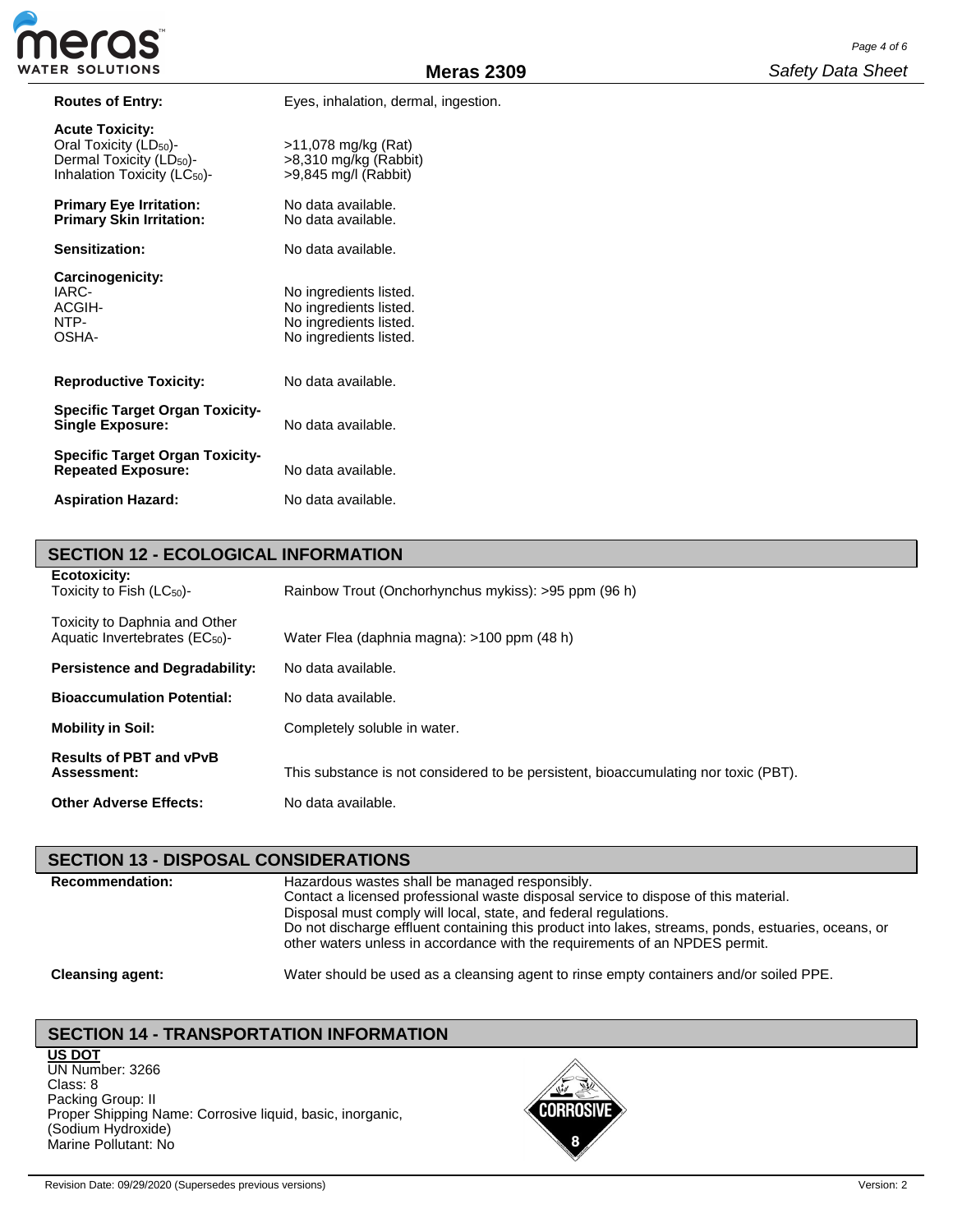

**CORROSIVE** 

**CORROSIVI** я

#### **IMDG**

UN Number: 3266 Class: 8 Packing Group: II EMS-No.: F-A, S-B Proper Shipping Name: CORROSIVE LIQUID, BASIC, INORGANIC, (SODIUM HYDROXIDE)

## **IATA**

UN Number: 3266 Class: 8 Packing Group: II Proper Shipping Name: CORROSIVE LIQUID, BASIC, INORGANIC, (SODIUM HYDROXIDE)

## *Limited Quantity:* 1L

*Excepted Quantity:* (E2) Inner Package: 30g/30mL; Outer Package: 500mg/500mL

# **SECTION 15 - REGULATORY INFORMATION**

# **EPA Registration No.: Cal DPR Registration No.:**

|                                  |                                                                                                                                                                                                                                                                                   |          | <b>EPCRA EHS</b> | <b>CERCLA HS</b> | <b>CAA 112r</b> | EPCRA 313 | Prop 65 Listed |
|----------------------------------|-----------------------------------------------------------------------------------------------------------------------------------------------------------------------------------------------------------------------------------------------------------------------------------|----------|------------------|------------------|-----------------|-----------|----------------|
| <b>Listed Hazardous Chemical</b> | CAS No.                                                                                                                                                                                                                                                                           | RQ (lbs) | TPQ (lbs)        | RQ (lbs)         | TQ (lbs)        |           |                |
|                                  |                                                                                                                                                                                                                                                                                   |          |                  |                  |                 |           |                |
|                                  |                                                                                                                                                                                                                                                                                   |          |                  |                  |                 |           |                |
|                                  |                                                                                                                                                                                                                                                                                   |          | Legend           |                  |                 |           |                |
|                                  | EPCRA- Emergency Planning and Community Right-to-Know Act<br>CERCLA- Comprehensive Environmental Response, Compensation and Liability Act<br>CAA- Clean Air Act<br><b>RQ-</b> Release Quantity<br>TPQ- Threshold Planning Quantity<br><b>EPA- Environmental Protection Agency</b> |          |                  |                  |                 |           |                |
|                                  | DPR- Department of Pesticide Registration                                                                                                                                                                                                                                         |          |                  |                  |                 |           |                |

## **SECTION 16 - OTHER INFORMATION**



| <b>NFPA Rating Explanation Guide</b> |                                                                |                                                                       |                                                                           |                                |                                                                |  |  |
|--------------------------------------|----------------------------------------------------------------|-----------------------------------------------------------------------|---------------------------------------------------------------------------|--------------------------------|----------------------------------------------------------------|--|--|
| <b>RATING</b><br><b>NUMBER</b>       | <b>HEALTH</b><br><b>HAZARD</b>                                 | <b>FLAMMABILITY</b><br><b>HAZARD</b>                                  | <b>INSTABILITY</b><br><b>HAZARD</b>                                       | <b>RATING</b><br><b>SYMBOL</b> | <b>SPECIAL</b><br><b>HAZARD</b>                                |  |  |
|                                      | Can be lethal                                                  | <b>Will vaporize</b><br>and readily burn<br>at normal<br>temperatures | <b>May explode</b><br>at normal<br>temperatures and<br>pressures          | <b>ALK</b>                     | <b>Alkaline</b>                                                |  |  |
| 3                                    | Can cause serious<br>or permanent                              | Can be ignited<br>under almost all                                    | May explode at<br>high temperature                                        | <b>ACID</b><br>Acidic          |                                                                |  |  |
|                                      | injury                                                         | ambient<br>temperatures                                               | or shock                                                                  | COR                            | Corrosive                                                      |  |  |
| 2                                    | Can cause<br>temporary<br>incapacitation or<br>residual injury | Must be heated or<br>high ambient<br>temperature to<br>burn           | <b>Violent chemical</b><br>change at high<br>temperatures or<br>pressures | ОX                             | Oxidizing                                                      |  |  |
|                                      | Can cause<br>significant                                       | Must be preheated Normally stable.                                    | before ignition can High temperatures                                     | ∗∗                             | Radioactive                                                    |  |  |
|                                      | irritation                                                     | occur                                                                 | make unstable                                                             | ₩                              | <b>Reacts violently or</b><br>explosively with<br>water        |  |  |
|                                      | No hazard                                                      | Will not burn                                                         | <b>Stable</b>                                                             | ₩OX                            | Reacts violently or<br>explosively with<br>water and oxidizing |  |  |